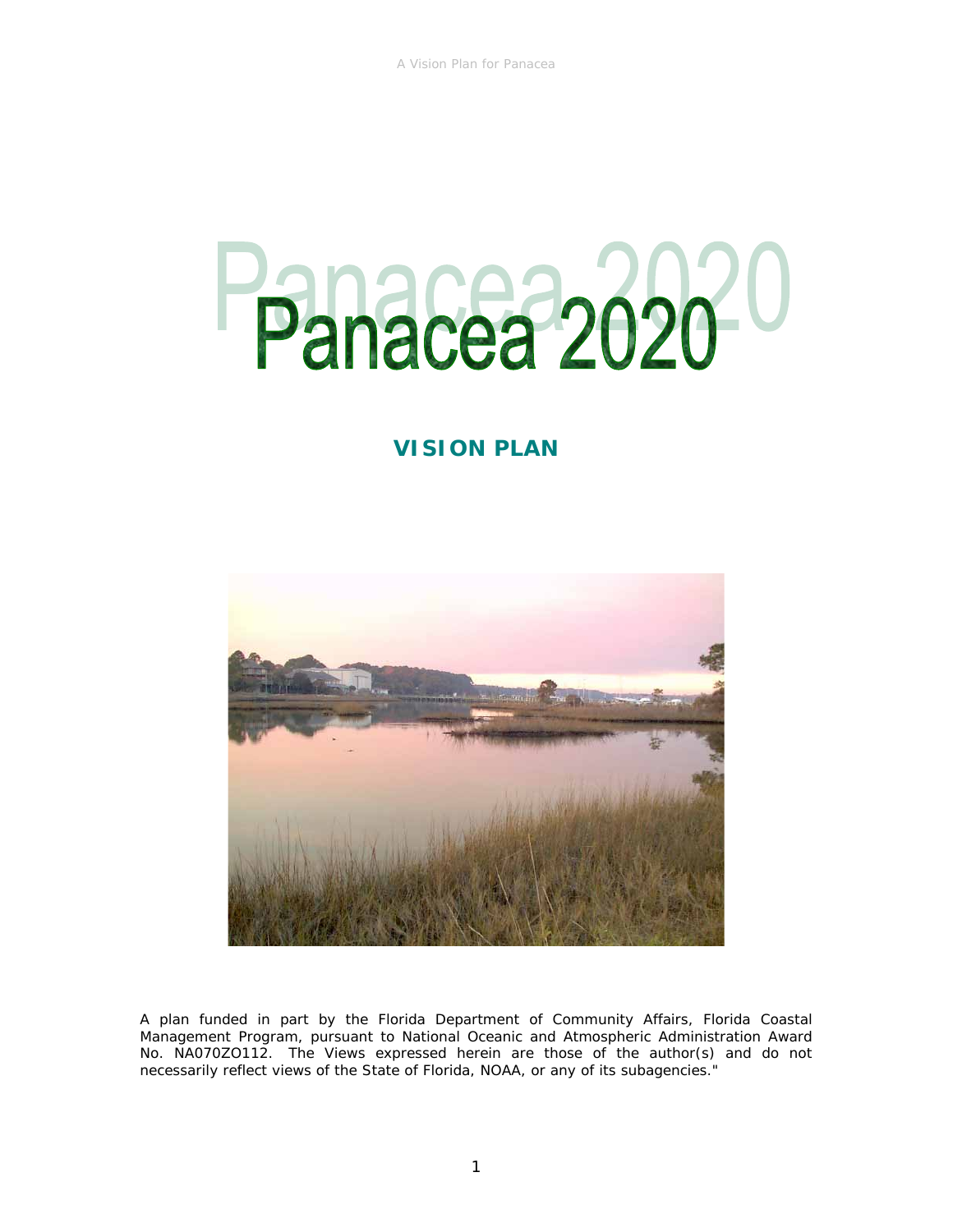# **Panacea: The Place**

**Panacea is an historic fishing and tourism waterfront village located in Wakulla County, FL, southwest of the state capital of Tallahassee. Located between St. Mark's Refuge and National Forest land, the community is one of the few remaining pristine areas of Florida. A complex and rich ecosystem offers abundant opportunities for commercial and recreational fishing as well as a full range of nature and heritage tourism opportunities. It addition to its distinctive natural features, the community retains its origins as a working fishing village that offers amenities to tourists drawn to it waters and surroundings.** 

**Panacea represents both the past and future of Florida. Rich in history and natural resources, its offers an opportunity to preserve living history, protect one of Florida's richest natural environments and build a future which represents the best of what we want for the people of the State. Panacea represents an opportunity for a living laboratory of how to create economically and environmentally sustainable communities.** 

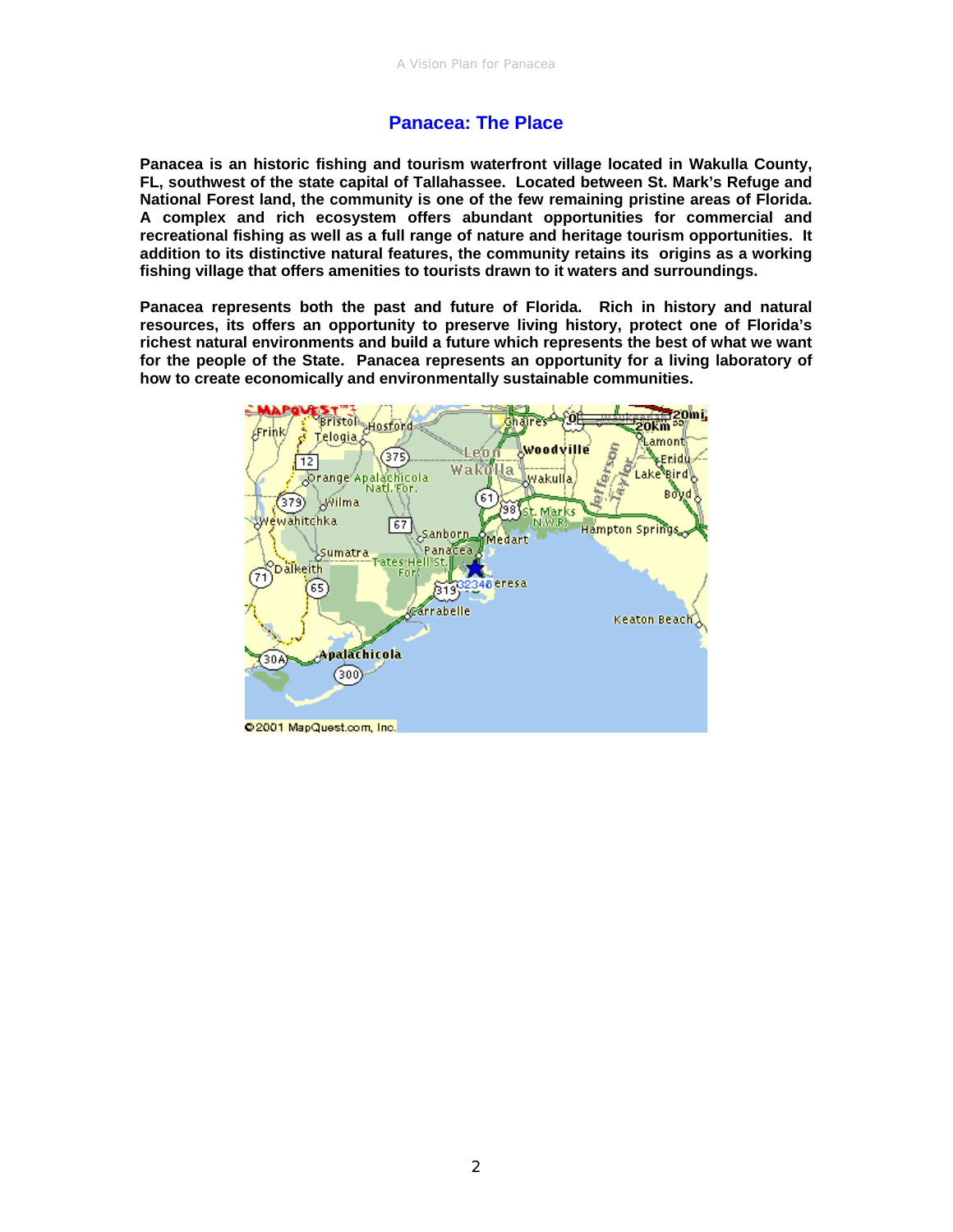# **Community Vision Plan**

### *Vision for the Future Panacea.*

 When we think about the community that we want to become, we see a waterfront community with the following features:

- A cleaner, more beautiful community that embraces and enhances it waterfronts.
- A community that has maintained its heritage as a fishing and tourism center while adopting the newest technologies and strategies
- A community in which new development or redevelopment is compatible with the historic look of the community and protective of the natural environment
- A community that has maintained its tree canopy
- A community that provides family wage jobs
- A community that has recreational opportunities, medical services and shopping opportunities
- A community with an active civic life of fraternal organizations, social clubs and religious institutions.
- A community of outstanding schools.

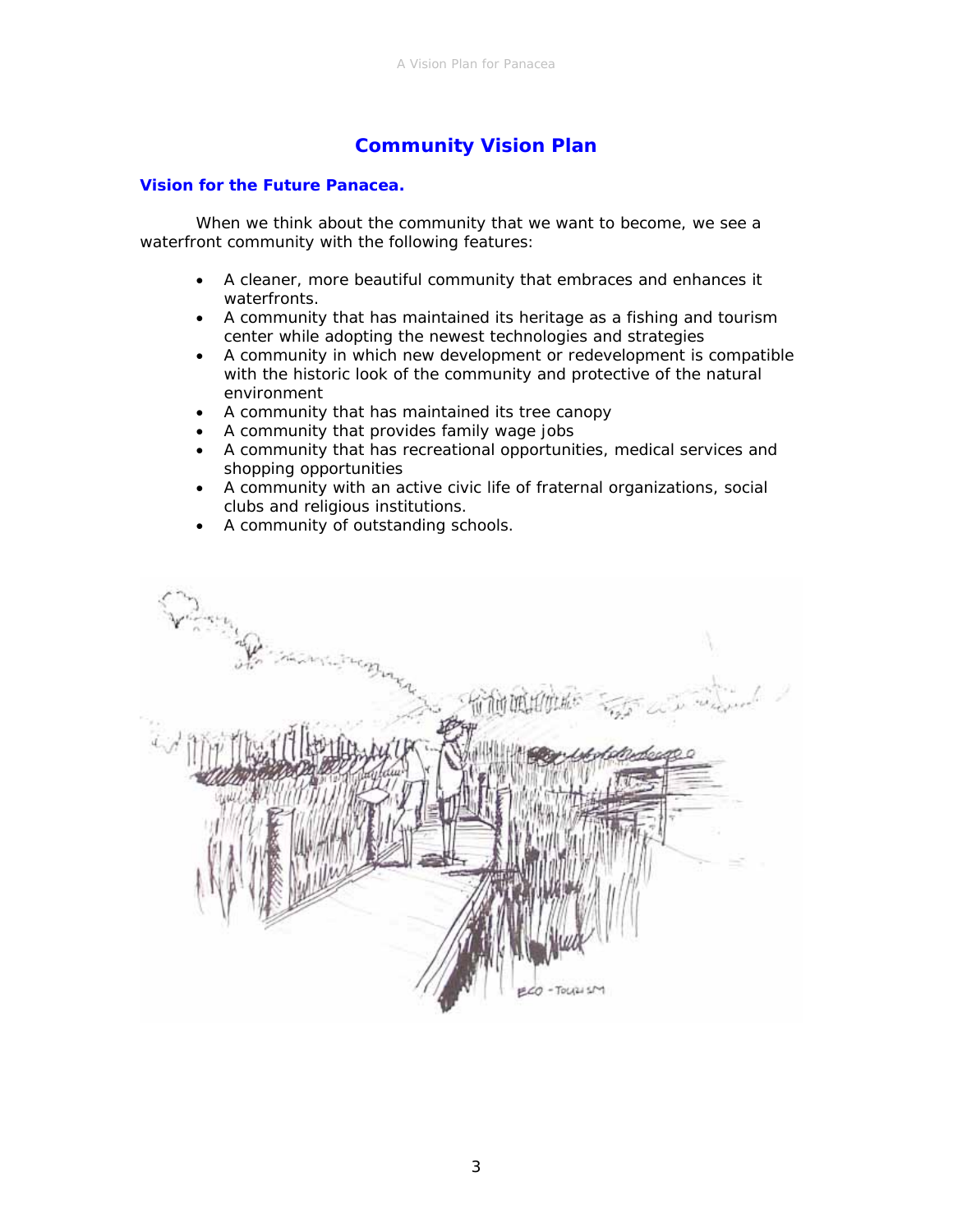# *Guiding Principles*

In seeking the vision, the community will employ the following guiding principles:

- Protection of its culture, history environment and natural resources.
- Adoption of new technologies and leadership in the use of best management practices to benefit the whole community while not exceeding the carrying capacity of the environment.
- Ensuring the local residents benefit from future growth and development

they Cardian WOMAN'S CLUB ACTIVE PARK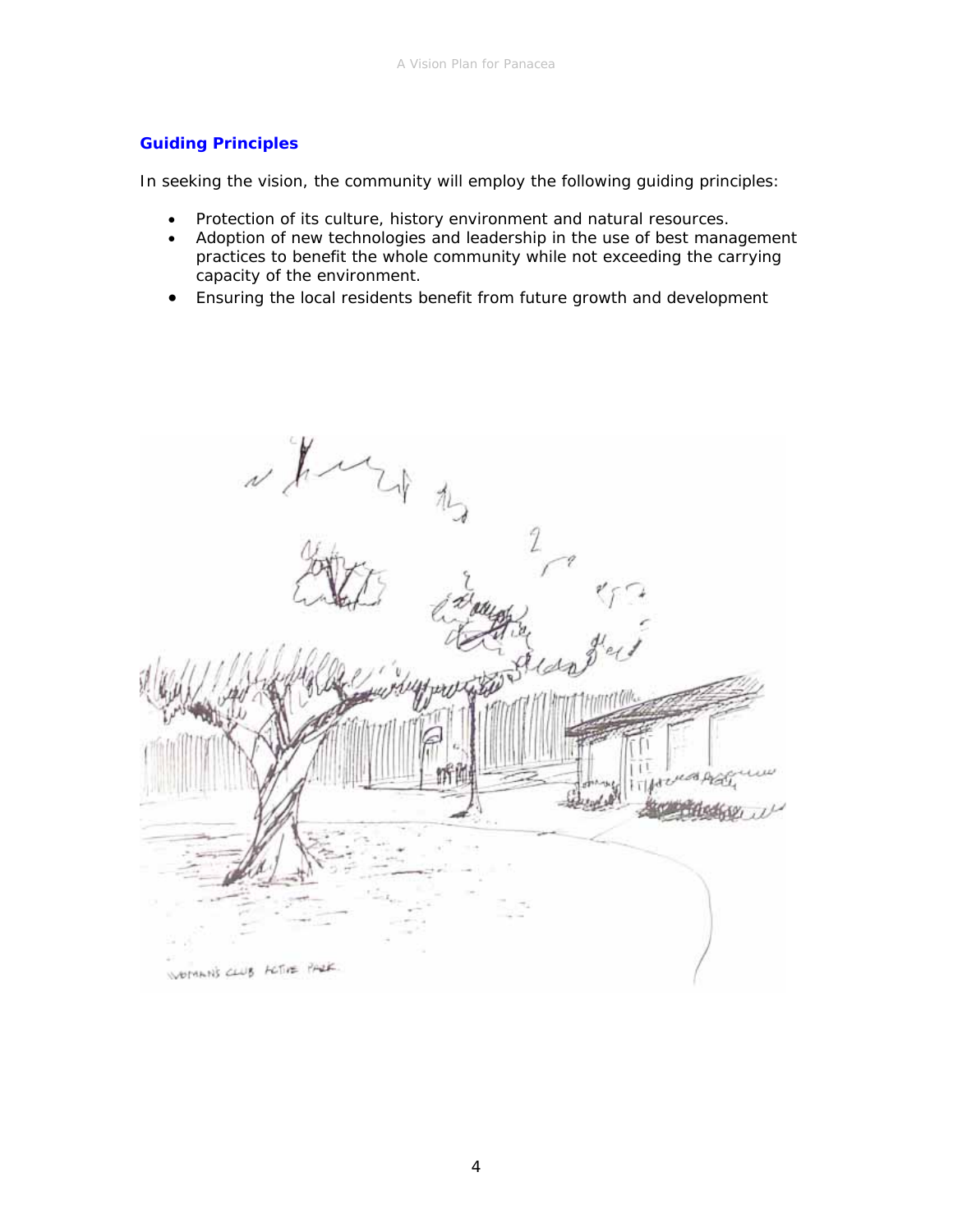### *Economic Engines to Achieve the Vision*

For any community to prosper, it must have at least one economic engine that produces jobs and local wealth. It is this wealth which creates the resources to fulfill the vision. In Panacea, there are three major economic engines that can create the wealth through which this vision can be achieved. They are:

# **The Sustainable Fishing Village**.

This strategy seeks a balance between sustainable commercial fishing, sport fishing and tourism based on protection and enhancement of the area's distinctive environmental, cultural and historic resources. Commercial fishing, sport fishing, and nature & heritage tourism are the economic engines of this strategic choice. Local wealth is created in this strategic choice by a variety of small businesses that provide and/or support one or more of the three key activities of commercial fishing, sport fishing, or tourism.

### **The Eco-Friendly Retirement/Vacation Community**

In this strategy, the community capitalizes on its distinctive environment and geography to give it a competitive advantage to other coastal communities in attracting retirees, vacationers and second home owners who have strong environmental interests. The economic engine in this strategic choice is this affluent market of homeowners and visitors that in turn creates the demand for a variety of services that current local residents can provide. This economic engine would require improved medical/health care, social activity and retail services expected by an affluent population of retirees and vacationers.

### **High Value Seafood**

In this strategy, Panacea increases the value of its seafood products. It does this in three ways. One, it expands its range of seafood products by developing new markets for currently underutilized species. Second, it develops new marketing strategies that provide higher returns to the fisherman. Third, it positions itself as a center for technologically advanced practices in aquaculture, mariculture and seafood harvesting and processing. The economic engine in this case is the high value seafood activities which generate a diverse range of jobs in terms of skills and wages. Local wealth is created by employment in the industry or provision of services that the industry requires.

It should be noted that these three approaches to economic wealth in the community are not mutually exclusive. Two or all three approaches can be pursued if each seeks to accommodate the needs and requirements of the others. If properly planned, an eco-friendly retirement strategy can fit with advanced seafood businesses and both could support a sustainable fishing village.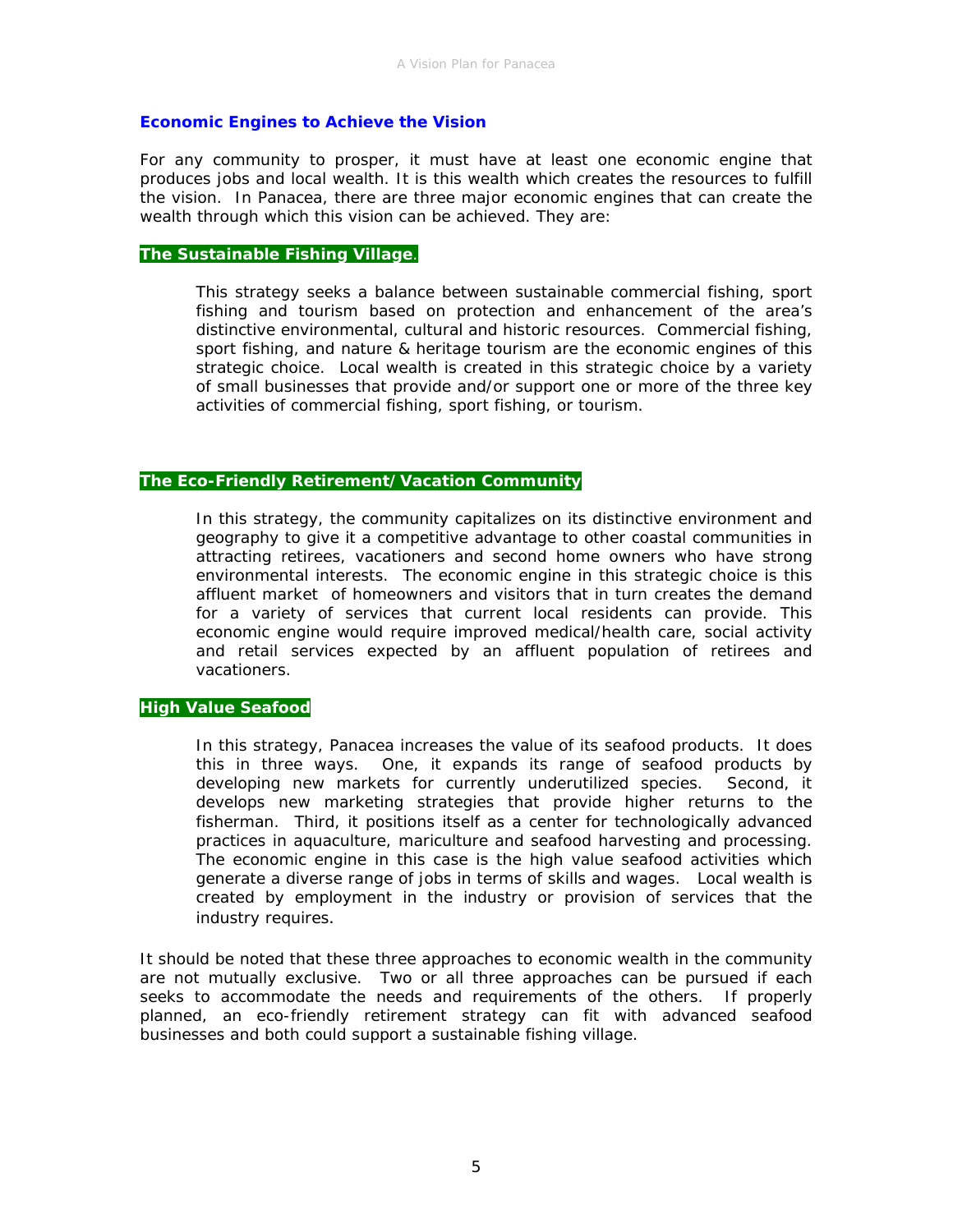A Vision Plan for Panacea



### *Goals, Strategies & Objectives*

For a community vision plan to be successful, it must address how the community will build capital in four areas.

First, how will it develop financial capital? Financial capital represents the local wealth that can be used for community investment while also creating a positive cycle of local purchases and local business support.

Second, how will it protect and develop its natural and built environment . The natural and developed resources of a community provide it were certain amenities, certain opportunities and certain advantages. A vision plan should address how these resources can be protected and utilized for future community benefit.

Third, how will it develop social capital. Social capital refers to the cultural history and social ties of the community. Communities with stronger social ties tend to do better economically and tend to have a better quality of life.

Finally, the vision plan must address how knowledge capital will be developed. The economy of the future will be a knowledge based economy.. Panacea must have a strategy for improving the skill and knowledge base of its residents if it is to prosper in the future.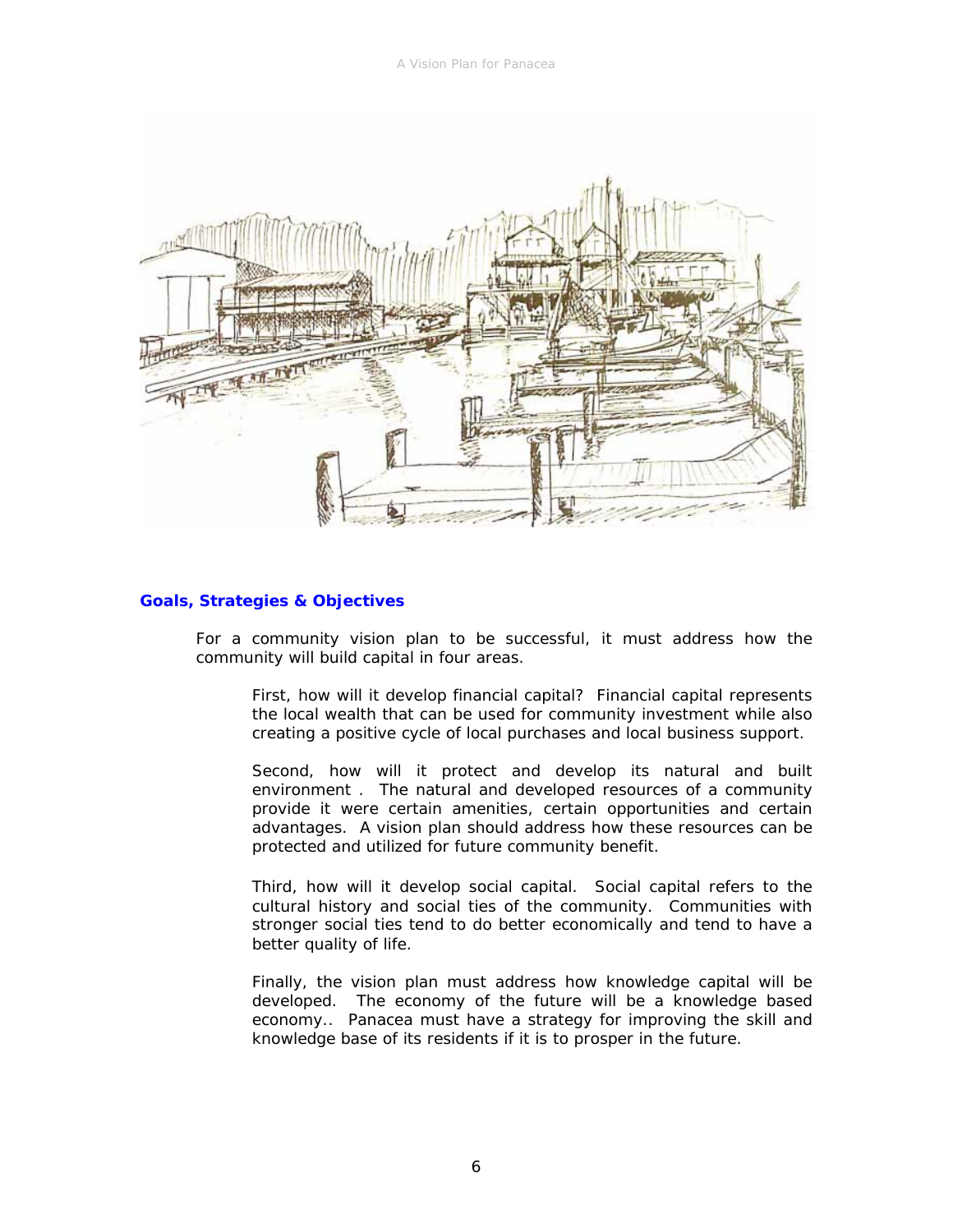## **Financial Capital**

Goal: Create opportunities so that all members of the community may benefit from current and future growth and development.

Strategy: Position Panacea to obtain federal and state financial support for action on various projects

- 1. Obtain Waterfronts Florida designation
- 2. Support designation as a Scenic Byway
- 3. Examine feasibility of establishing a Community Redevelopment Agency for the Panacea area

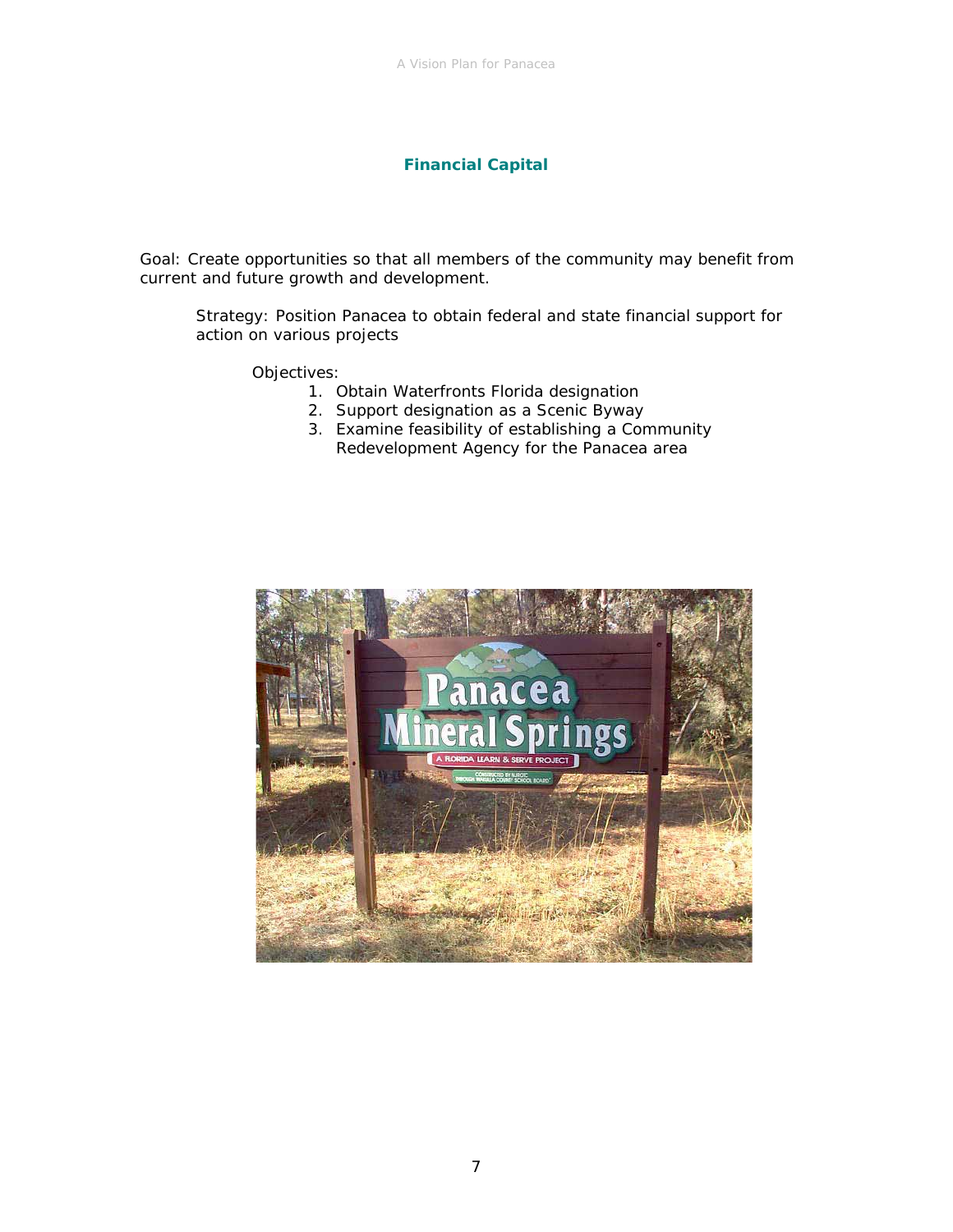Strategy: Position Panacea to obtain significant Foundation funding to pursue national model projects

Objectives:

- 1. Adopt vision to become a national model for best practices in balancing economic development and environmental protection.
- 2. Obtain funding to hold a series of best management practices workshops
- 3. Obtain funding to conduct studies which would determine the carrying capacity of the area.

Strategy: Continue and increase promotion of Greater Panacea as a rich and pristine Nature and Heritage tourism site

- 1. Conduct a historic survey and place sites/structures on national register
- 2. Complete the benches, tables, fishing pier, walking areas and boardwalks at Wooley Park
- 3. Develop and implement a marketing and promotion plan that ties into Visit Florida, Florida Greenways & Trails, the Great Birding Trail as these develop.
- 4. Pursue purchase of Mineral Springs and develop it into a tourism/historic site
- 5. Develop Visitors Center
- 6. Develop historical museum
- 7. Develop community education program on the benefits and practices of nature tourism
- 8. Conduct a biological and botanical survey of Dickenson Bay
- 9. Improve relationships with the Refuge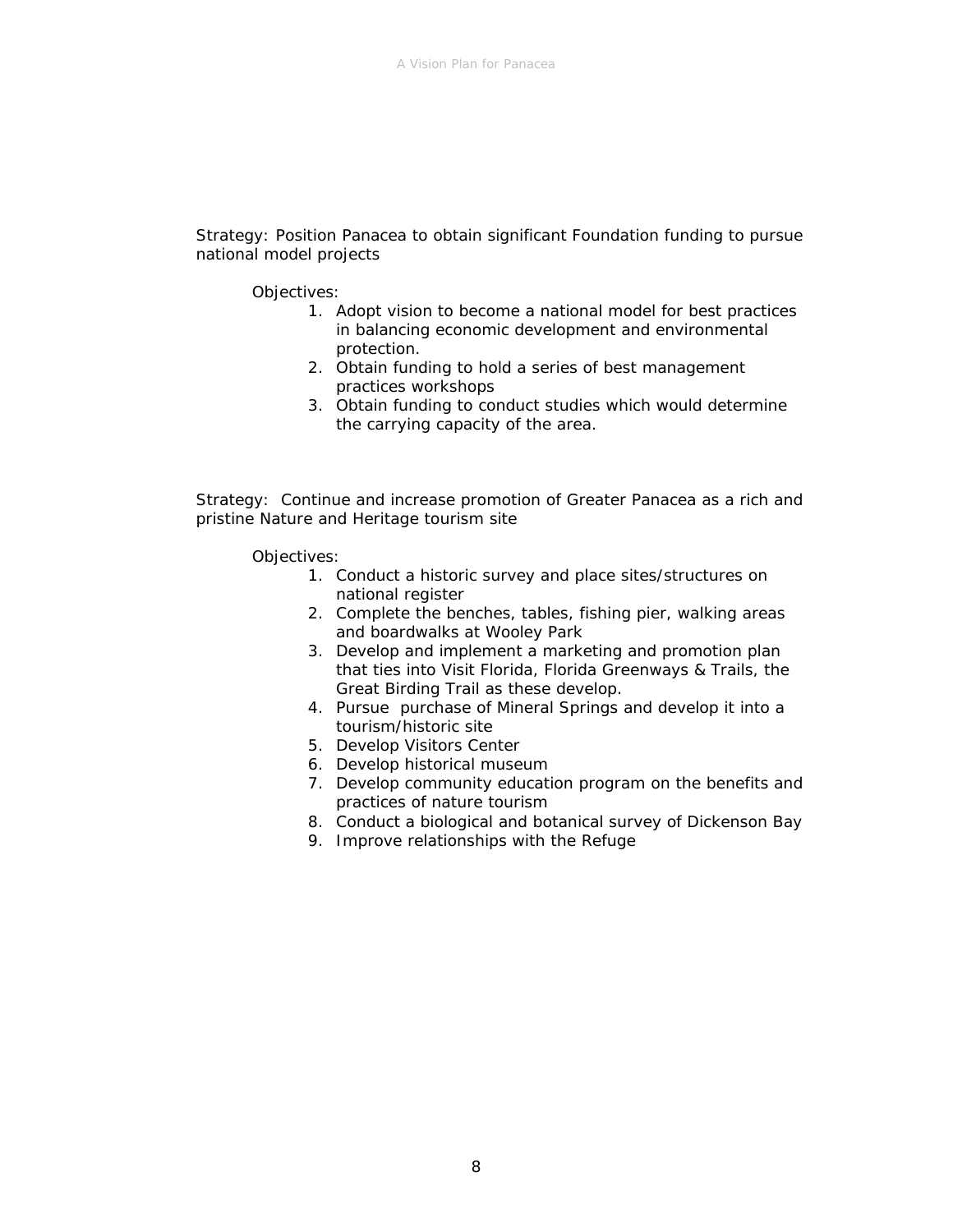Strategy: Enhance support & Opportunities for commercial, sport, and recreational fishing

- 1. Develop a docking facility. Obtain additional land if needed.
- 2. Obtain funding for a cost, engineering and environmental impact analysis for the improvement of Dickerson Bay, its ecosystem, carrying capacity and pre-channel construction.
- 3. Engage the state and federal governments in discussion of best management practices
- 4. Join in promotion of sport fishing events
- 5. Develop a marketing cooperative for local seafood.
- 6. Develop "brand" identity for local seafood

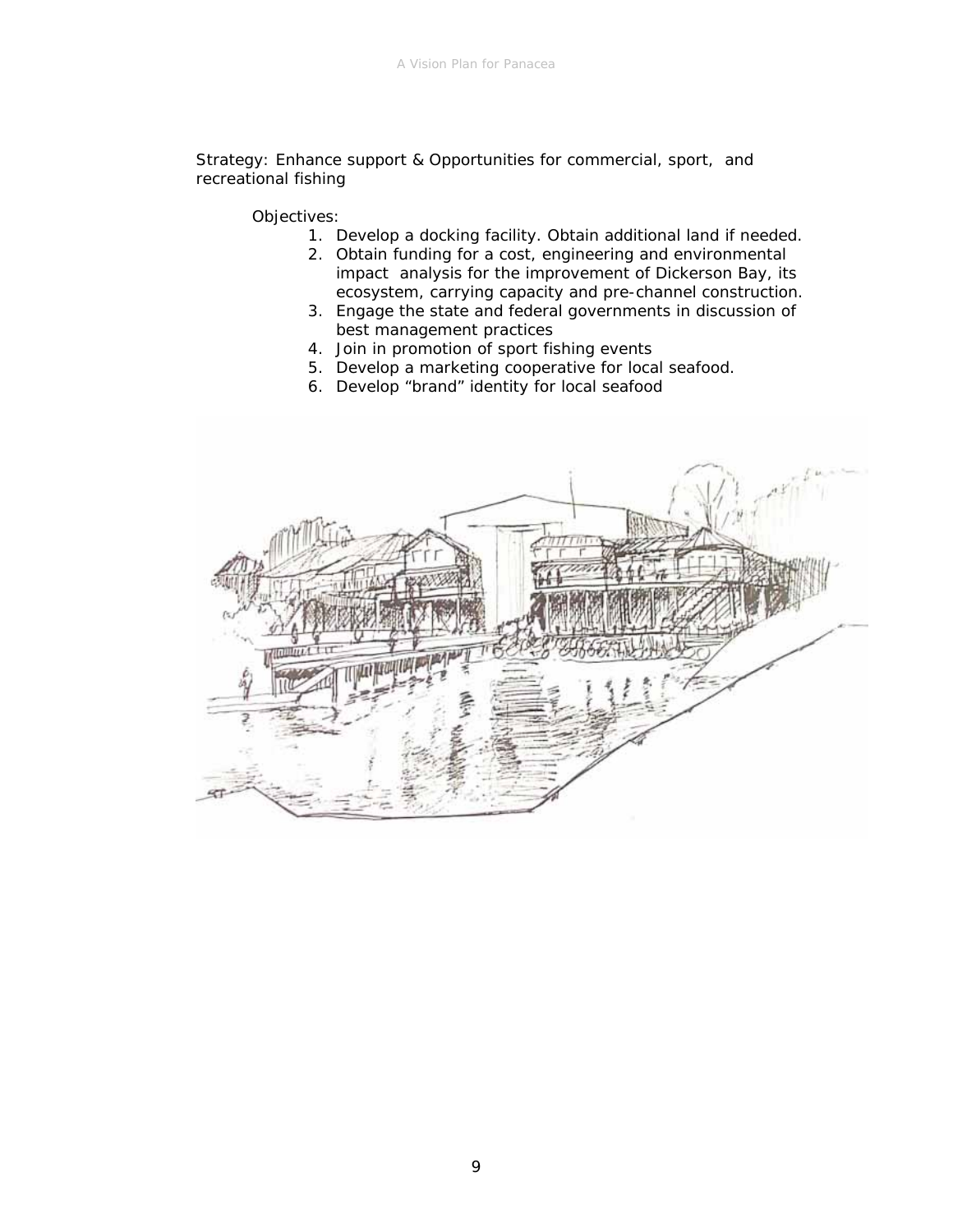Strategy: Actively pursue scientific and technological advances in the fishing industry

- 1. Promote post-harvest treatment technology as it develops
- 2. Provide high technology jobs for local youth.
- 3. Develop best management practices for mariculture and seafood processing.
- 4. Pursue state and federal grants and programs in advanced seafood harvesting and processing and mariculture and marketing such as cannonball jellyfish, clams and oyster farming.
- 5. Develop a commercial seafood marina area.
- 6. Provide model sustainable seafood harvesting and mariculture programs
- 7. Develop cooperative programs with local universities, community colleges and technical trade schools for research and work/study programs.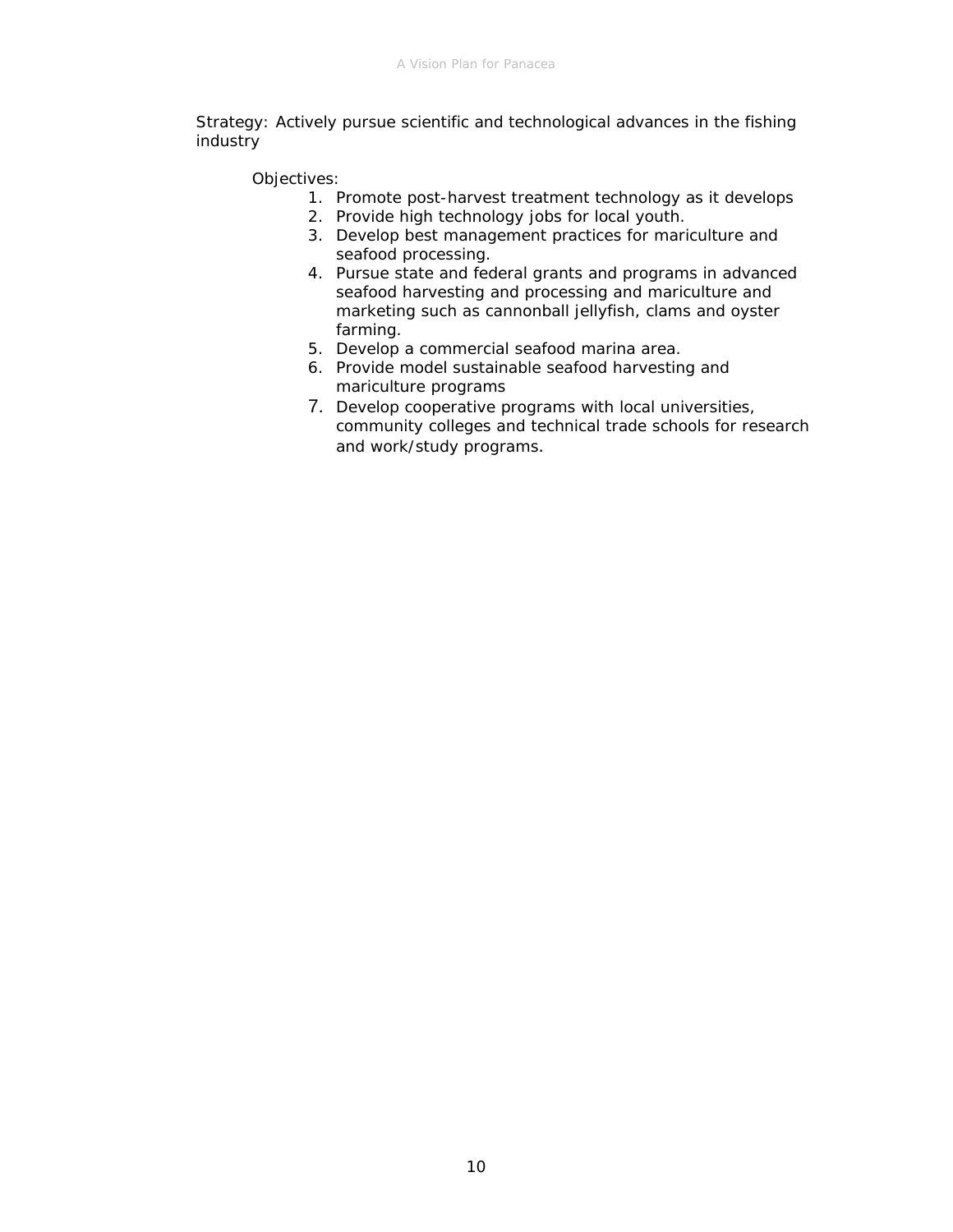### **Natural & Built Environment Capital**

Goal: Protect and enhance the natural and historic environment

Strategy: Promote Panacea as a national best practices model

Objectives:

- 1. Host a series of conferences on national best practices in ecotourism, commercial and recreational
- 2. Host a planning forum on how to foster development of sustainable residential and commercial development.

Strategy: Beautify the Community

Objectives:

- 1. Hold an annual clean up day
- 2. Encourage new developments to have a "look" that is compatible with historic Panacea
- 3. Establish gateways to the Community
- 4. Encourage rehabilitation that is compatible with the historic look of the community

Strategy: Improve Water and Sewer services

Objectives:

1. Complete water and sewer system

- 2. Develop stormwater management system
- Strategy: Develop public education programs re environmental protection

### Objectives:

- 1. Establish information kiosks at key public access or use points
- Strategy: Develop Hurricane Evacuation Plan

Objective:

1. Hold community workshops on existing county plan.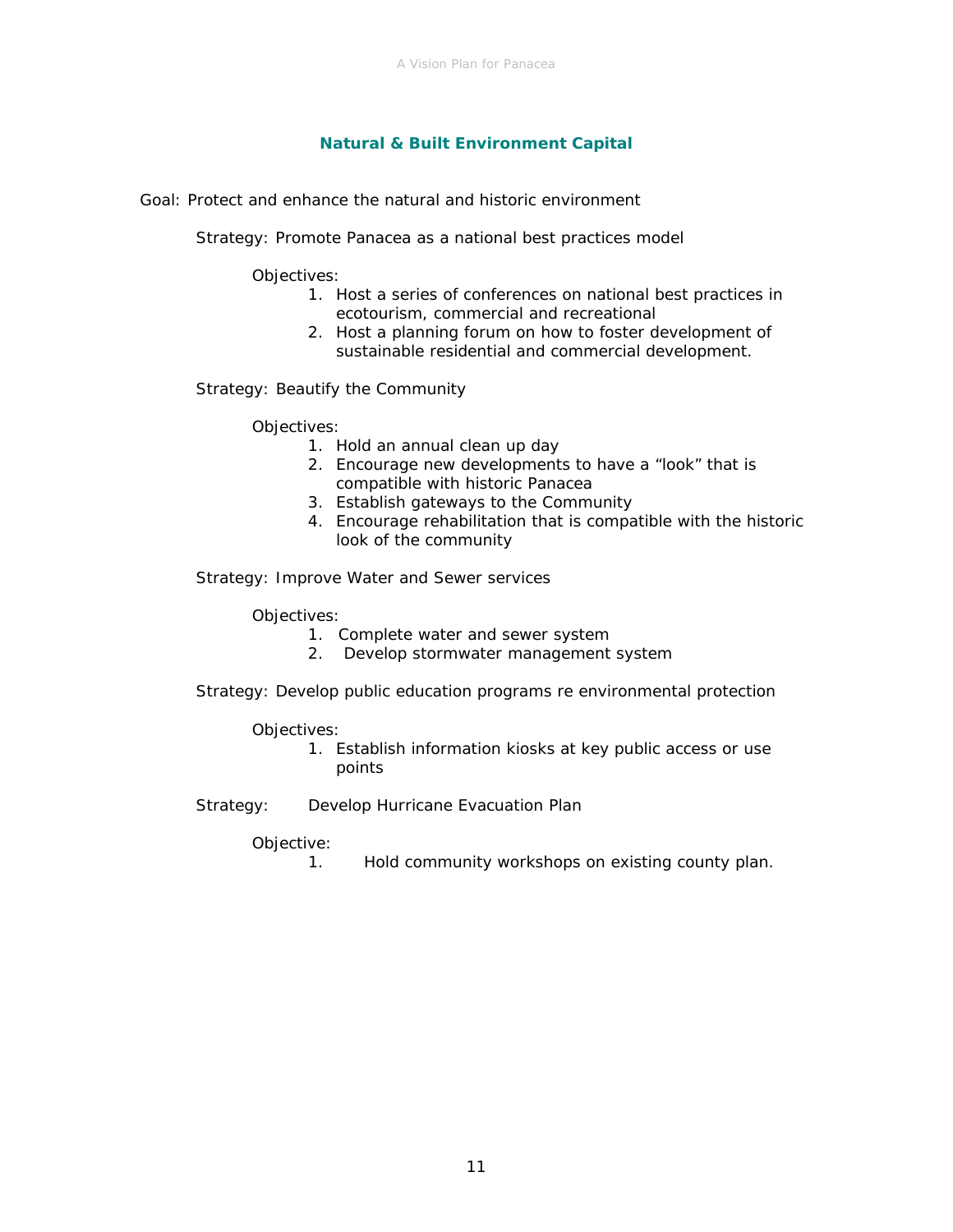

Strategy: Develop a walkable community

Objectives:

- 1. Develop sidewalks and bikeways along U.S. 98
- 2. Develop walks at Wooley Park

Strategy: Develop adequate lodging for visitors and tourists

- 1. Conduct an inventory of existing tourist and visitor lodging
- 2. Develop policies that would encourage bed and breakfasts and other lodging.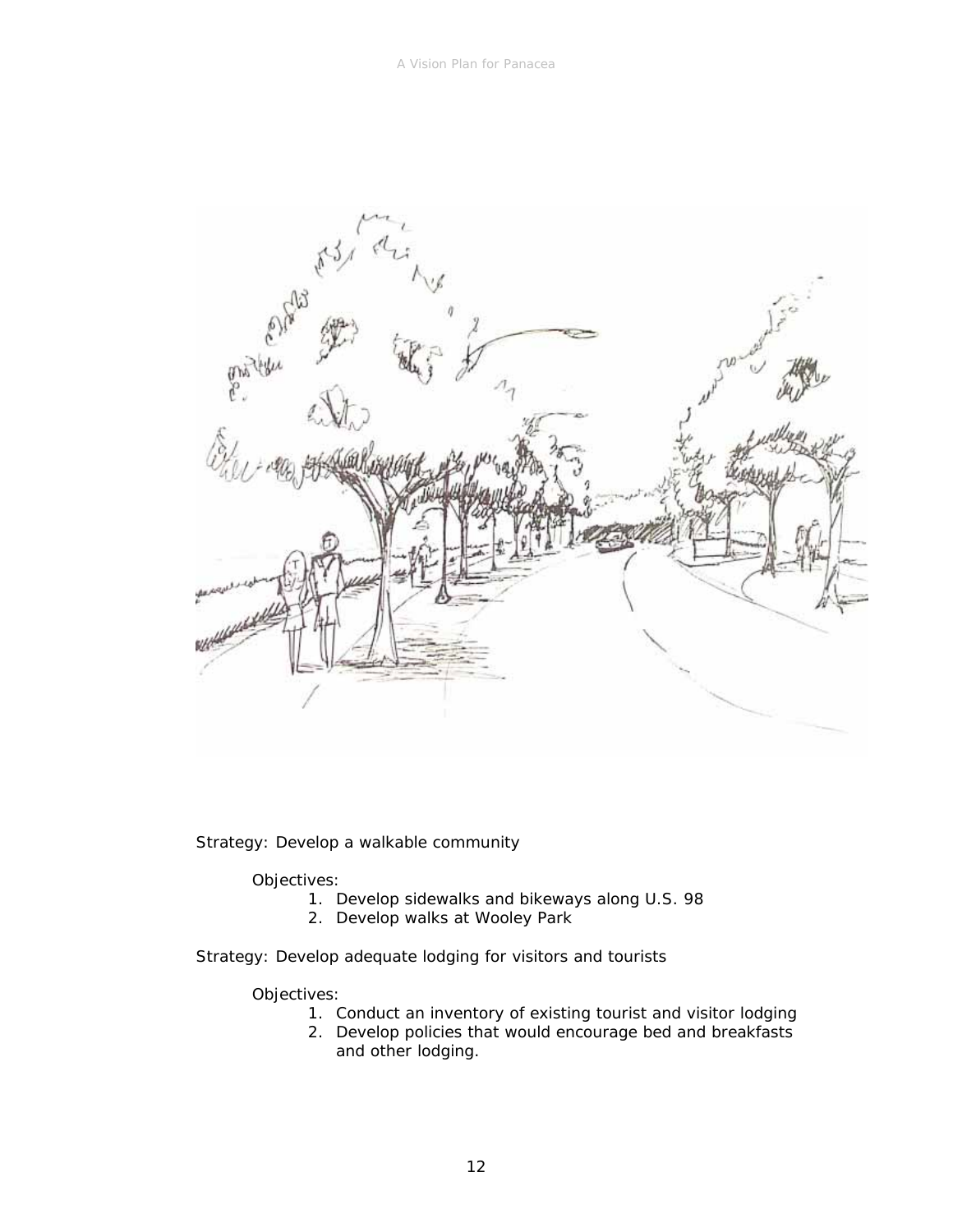# **Social Capital**

Goal: Maintain and enrich the community's culture, heritage and way of life.

Strategy: Enhance recreational facilities and programs

Objectives:

- 1. Complete Wooley Park
- 2. Establish recreation facilities
- 3. Pave road to Otter Lake

Strategy: Develop Visitors Center and Historic Museum

Objectives:

1. Secure the restaurant as a Visitor's Center

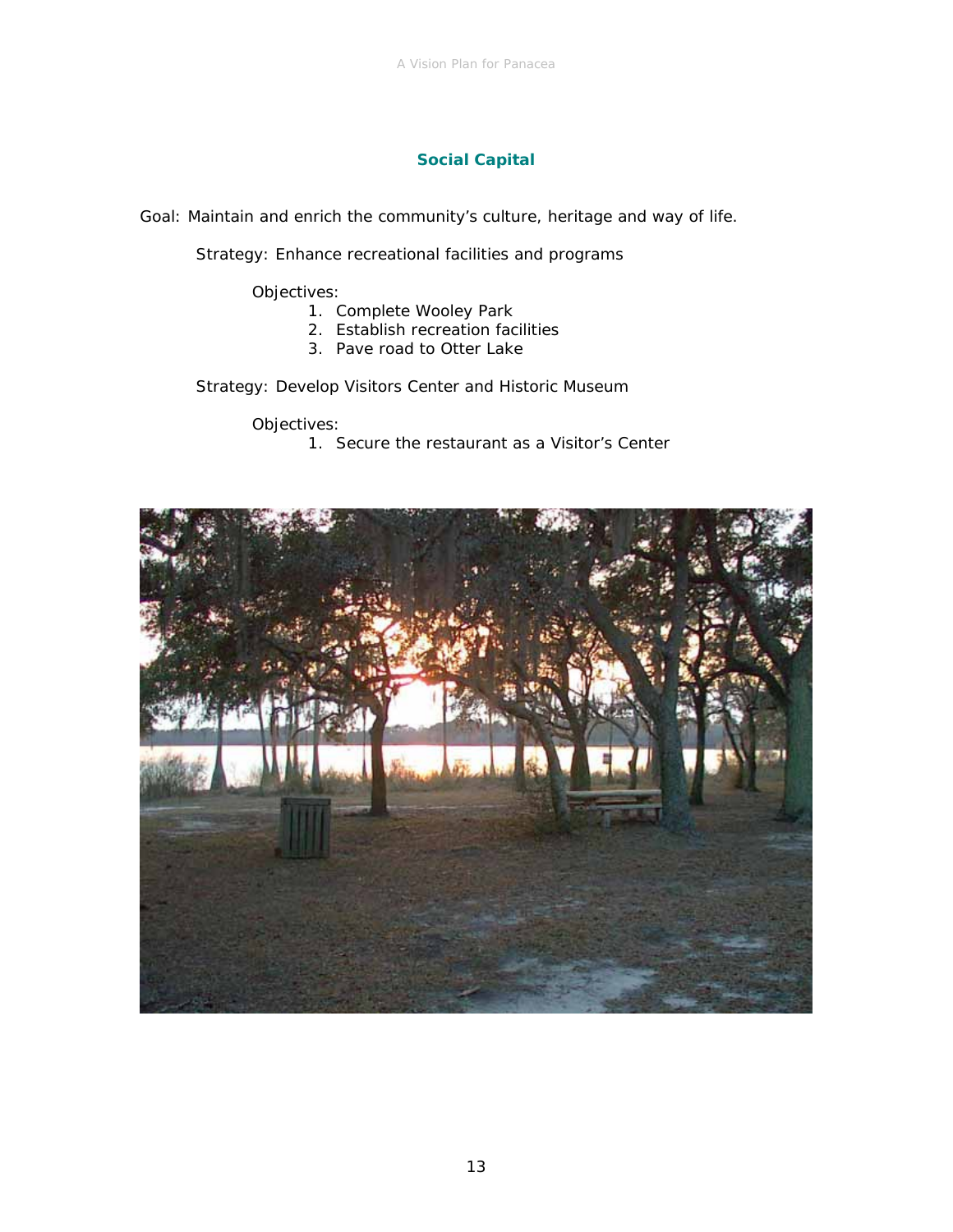Strategy: Document community history

Objectives:

- 1. Establish a program to document the oral history of the community.
- 2. Survey historic sites

Strategy: Promote Community Festivals

Objectives:

1. Strengthen the historic aspects of the Blue Crab Festival

Goal: Enhance supports and services for the community

Strategy: Enhance affordable housing opportunities

Strategy: Broaden recreation programs

Goal: Establish Waterfronts Florida Committee

Strategy: Obtain designation as a Waterfronts Florida Community

Objectives:

- 1. Establish a Waterfronts Florida Committee.
- 2. Submit application

Strategy: Establish as one role of the Committee an ombudsman function to assist residents in dealing with county, state or federal regulations.

Objective:

1. Establish a Waterfronts Florida Committee.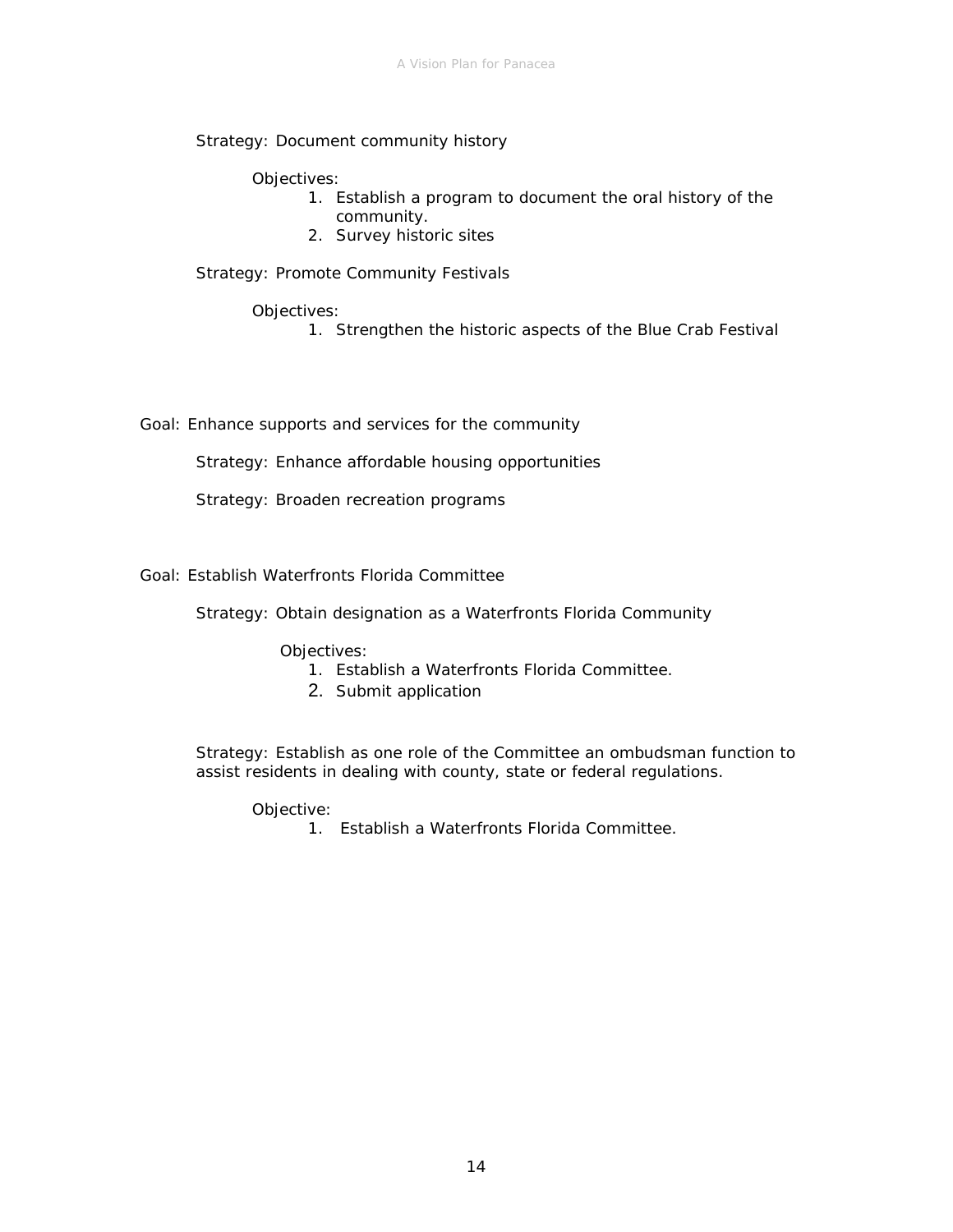# **Knowledge Capital**

Goal: Increase the employability skills of current residents

Objective:

- 1. Develop cooperative programs with local universities, community colleges and technical trade schools for research and work/study programs.
- 2. Develop local job preference polices at County Government level.

Goal: Increase the community's expertise in using best management practices from a whole community perspective.

**Objective** 

- 1. Develop comprehensive list of best practice areas in which the community wishes to provide leadership
- 2. Identify funding sources that would assist in the development of best practices.
- 3. Submit funding proposals
- 4. Develop community education program.



Goal: Provide local training programs that would enhance the abilities of residents to work in advanced aqua and mari culture situations.

Objective

1. Develop cooperative programs with local universities, community colleges and technical trade schools for research and work/study programs